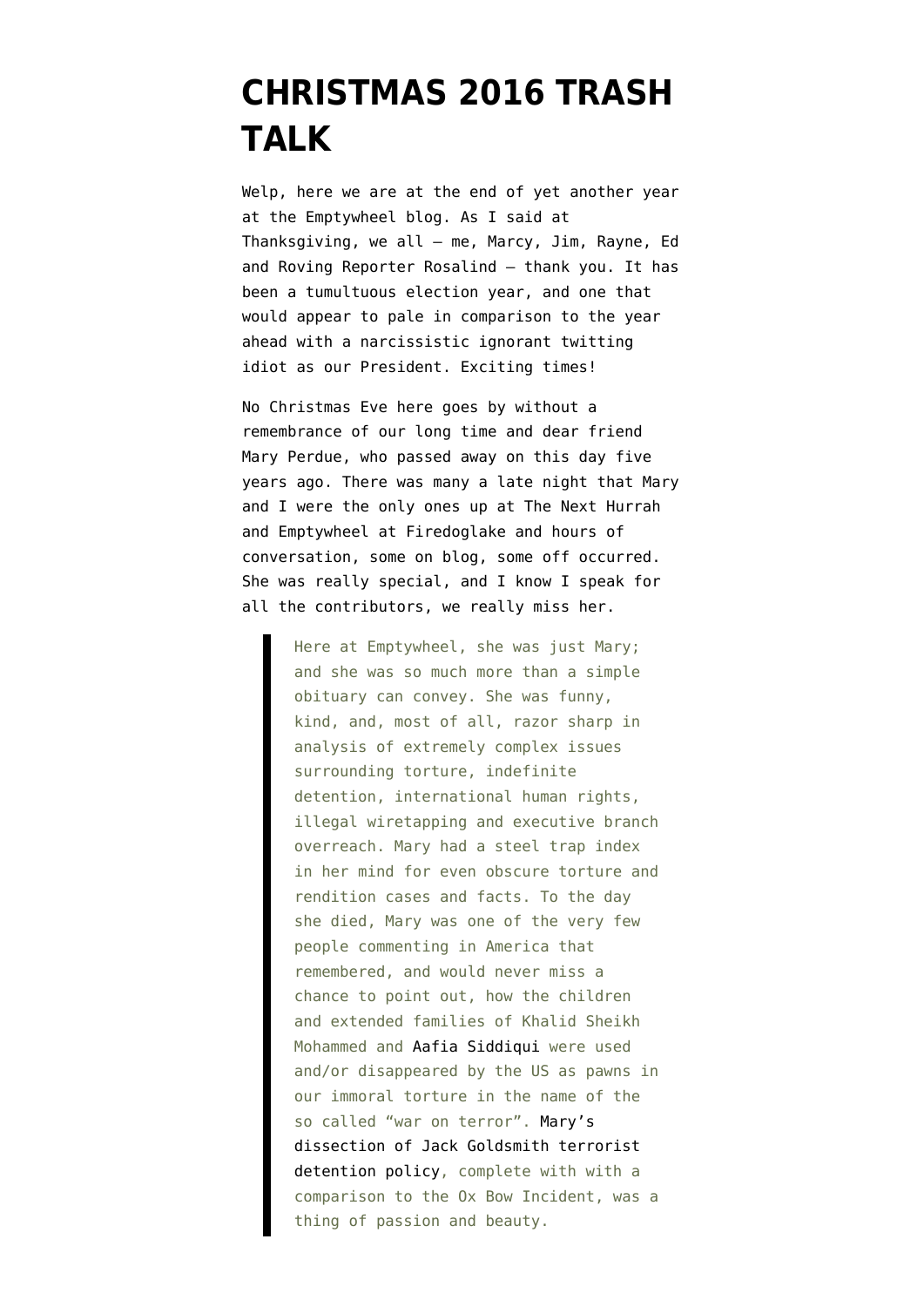One of Mary's favorite, and most important, hobby horses was the seminal case of *Ex Parte Milligan*, on which she beat the drum loudly long before the critical 2008 decision in *Boumediene v. Bush* and the 2009 release of the torture memos. She was, as usual, right. [Here](http://emptywheel.firedoglake.com/2009/12/08/yoo-to-opr-law-is-“largely-irrelevant”/) [she is taking John Yoo apart at the](http://emptywheel.firedoglake.com/2009/12/08/yoo-to-opr-law-is-“largely-irrelevant”/) [seams](http://emptywheel.firedoglake.com/2009/12/08/yoo-to-opr-law-is-“largely-irrelevant”/) over his intellectual duplicity regarding *Ex Parte Milligan*. And then there was Mary's three part opus on the history and meaning of *Ex Parte Milligan* (Parts [One](http://emptywheel.firedoglake.com/2010/10/04/unconstitutional-surveillance-united-states-v-u-s-district-court-who-the-winner-is-may-be-a-secret-part-1/), [Two](http://emptywheel.firedoglake.com/2010/10/05/unconstitutional-surveillance-united-states-v-united-states-district-court-who-the-winner-is-may-be-a-secret-part-2/) and [Three](http://emptywheel.firedoglake.com/2010/10/21/unconstitutional-surveillance-united-states-v-united-states-district-court-who-the-winner-is-may-be-a-secret-–-part-3/)), which is one of the best primers anywhere on the case that has finally come back into renewed significance in the critical issues of the war on terror. Mary played a part in keeping that significance alive, and in the discussion mix, until it took hold again.

## Thanks Mary, you are truly missed.

Okay, on to the football. Because I am so tardy the games are about to start!

The Eagles already beat the Giants. And it was not a cheap win, Carson Went and the Eagles looked solid. In other Pennsylvania news, I miss Scribe and his Steelers love. But all is not well in Stillers land, [Terry Bradshaw is bad](http://profootballtalk.nbcsports.com/2016/12/24/terry-bradshaw-on-mike-tomlin-great-cheerleader-not-a-great-coach/) [mouthing](http://profootballtalk.nbcsports.com/2016/12/24/terry-bradshaw-on-mike-tomlin-great-cheerleader-not-a-great-coach/) Mike Tomlin and, the current Steelers, apparently. Guess a Super Bowl win and constant competitiveness is not enough for Bradshaw. Just for that, I will take the Stillers over the Ravens in the first of the two Sunday games (on NFL Network only, apparently). In the second Sunday game, kind of hate to say it, but I think the Chefs will do some home cooking on the Donkos, likely eliminating Denver from the playoff picture unfortunately. Wonder who will be Denver's QB next year? Lot of people think Romo, but I would not be shocked at all to see Elway stick with Trevor Siemian and Paxton Lynch for the future. We shall see! I'd really like to see the Lions make the playoffs, but I do not think they will advance that cause in the Big D